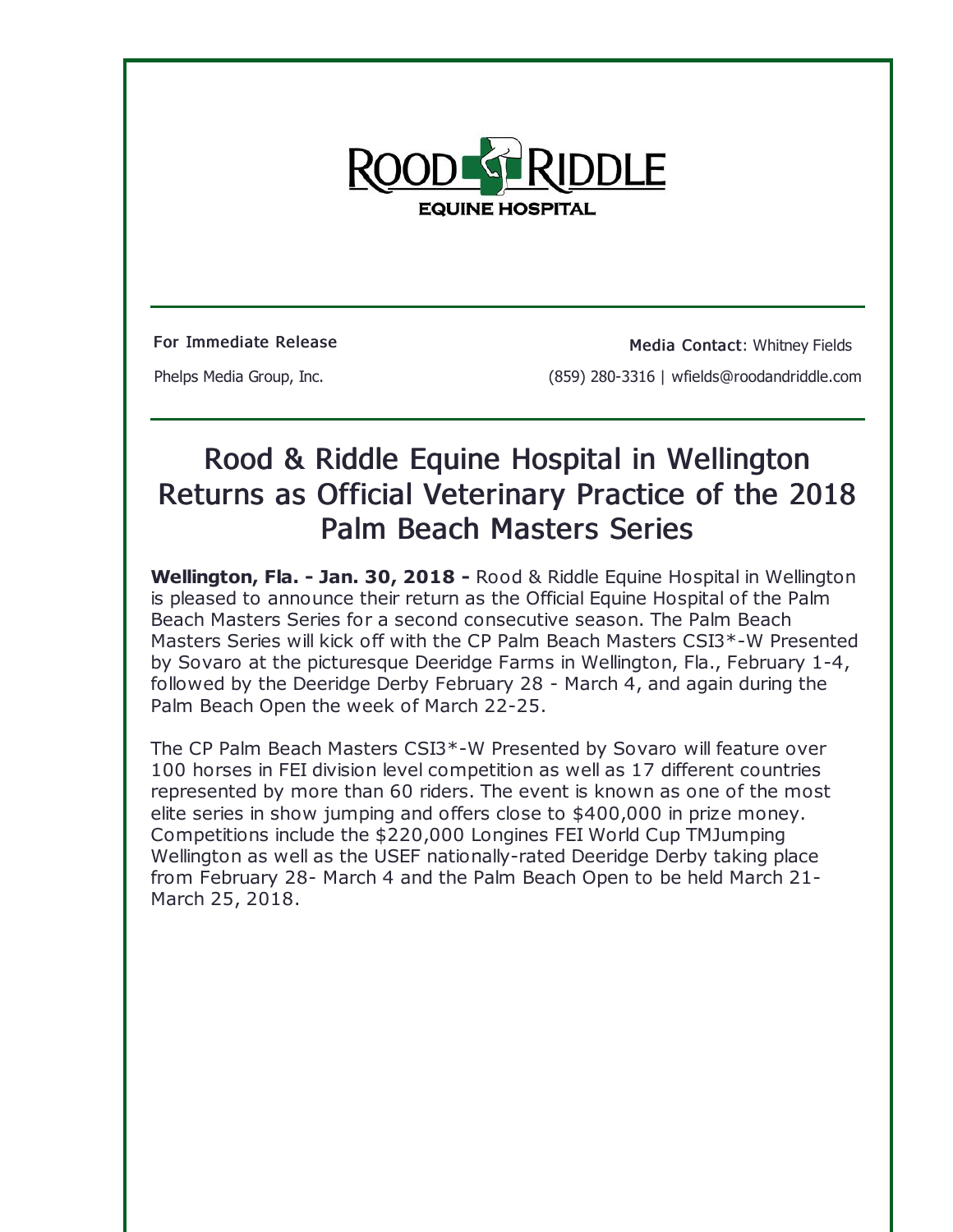

*Rood and Riddle Wellington Announced as the Official Equine Hospital at the 2018 CP Palm Beach Masters CSI3\*-W Presented by Sovaro Series*

Rood & Riddle is proud to be returning as a second-year sponsor of the series after much success with the opening and expansion of their Wellington hospital location. Officially launched in November of 2016, the Wellington hospital is one of the most advanced facilities in South Florida and provides a variety of services including elective and emergency surgery, internal medicine, diagnostic imaging, sport horse medicine, podiatry and advanced reproduction services. Rood & Riddle prides itself on being a worldwide leader in equine healthcare with some of the most innovative techniques on the market. The Rood & Riddle name is known and respected internationally for its treatment services including specialized surgical and medical care.

The original Rood & Riddle Equine Hospital facility was founded in 1986 and today boasts three different facilities between Lexington, KY, Saratoga, NY, and Wellington, FL; to provide their unique services throughout the country.

Palm Beach Masters' competition will be steep as the series plays host to one of the final qualifying events in the Longines FEI World Cup™ Jumping North American League. Several of the nation's top riders including McLain Ward and Beezie Madden, both winners of the Longines FEI World Cup™ Jumping Final, will be in attendance vying for a spot to the 2018 Longines FEI World Cup™ Final held in Paris, France in early April.

For more information regarding Rood and Riddle, visit [www.roodandriddle.com/](http://r20.rs6.net/tn.jsp?f=001UTovo0ejRGlC7bcWjHlCU30m-A6UXlZ4SPU1GbNfoEcfaqH1T2mQdu8CUZrItVYAfHBEiVEjZz323J19eAg2aNSFDANwu2b_ihYFgc_UHiLRbn-mv9jxtbgpRyG2wbg1UsvLy3do9GSi904kPl8S9sGD4kGlpF5KcQ-ymzczoapYSICSwsRVgg==&c=&ch=)

For more information on Rood and Riddle - Wellington, click [here](http://r20.rs6.net/tn.jsp?f=001UTovo0ejRGlC7bcWjHlCU30m-A6UXlZ4SPU1GbNfoEcfaqH1T2mQdt0f8Rs_0IDf3xYoOU6mIWje9LoyMg0tUvRAGSNUB5tCiph3Vvw0O967kDm5VHonJc1-xlZnCFFxiXqTR92F0MjLwEhSn_-3M052JvRy1rIO6rdypfmDJlyP0b9KukIQeRy80XIlhENkSY1MzdL2Y9M2t7IZwzDerA==&c=&ch=).

Further information on the CP Palm Beach Masters CSI3\*-W presented by Sovaro can be found [here](http://r20.rs6.net/tn.jsp?f=001UTovo0ejRGlC7bcWjHlCU30m-A6UXlZ4SPU1GbNfoEcfaqH1T2mQdk1Zhcf-rM4VndPkQ_FbYfVJoalGmA3_CNp2gfUbQNzXBh3XvMFpCSuUwOiRi9TF9cFwy4WpNruvOK0fAcTUEr8ZSd3Dllg94fNRJElcJo7q1N-OI_9e2NXT-4azuvnwIA==&c=&ch=).

## **About Rood & Riddle Equine Hospital**

Rood & Riddle began as an ambulatory practice in Lexington, Kentucky in 1982 and established a full-service equine hospital in 1986. Today the practice is known and respected throughout the world for innovative and highly skilled treatment of horses. Rood and Riddle continues their tradition of excellence into the twenty first century serving as a referral center for horses requiring